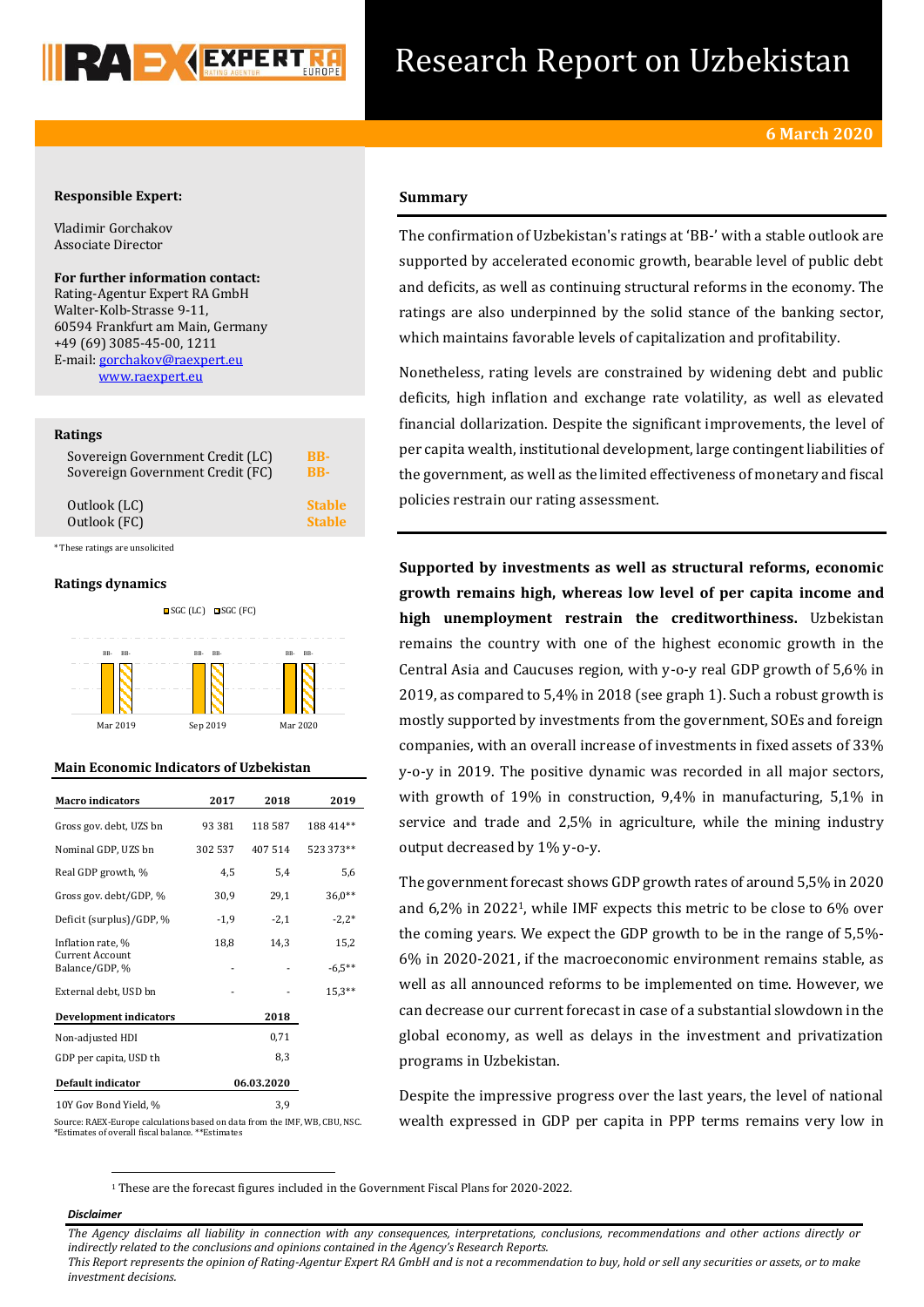**Graph 1:** Macroeconomic indicators, %



Source: RAEX-Europe calculations based on data from the IMF, WB, State Committee of the Republic of Uzbekistan on Statistics, Ministry of finance of the Republic of Uzbekistan

#### **Graph 2:** Government debt dynamics, %



Source: RAEX-Europe calculations based on data from the Ministry of finance of the Republic of Uzbekistan

global terms and one of the lowest in the region: USD 8,8 th in 2019 as compared to USD 6,8 th in 2014. In addition, despite the slight improvement over last year, the officially reported unemployment rate remained elevated at 9% in 2019 and heavily exposed to external factors, due to the fact that high share of Uzbek labor force working abroad, especially in Russia and Kazakhstan.

**Despite rapid growth over the last years, the debt load is at acceptable levels with favorable maturity and payment conditions**. According to preliminary estimates of the Ministry of finance of the Republic of Uzbekistan (MFRU), as of 1 January 2020 total public and publically guaranteed (PPG) debt of Uzbekistan amounted to USD 21,1 bn, which is close to 36% of GDP (see graph 2). The almost 60% growth y-o-y in nominal terms (in UZS) (equal to 7p.p. increase in debt to GDP ratio) was caused by the issuance of a sovereign Eurobond amounting to USD 1 bn in February 2019, investments related borrowings and guarantees, issuing local UZS-denominated bonds as well as depreciation of the national currency within the year.

In terms of debt structure, the prevalence of FX-denominated debt (more than 97% of internal debt and 100% of external debt) remains the key risk factor, taking into account high volatility of the local currency, while UZSdenominated bonds represent only 1% of total debt. However, these risks are partially mitigated by the structure in terms of maturity and types of creditors. Around 32% of overall debt is represented by foreign governments and public institutions (mostly China and Japan), and 33% by international financial institutions on concessional terms (51% from the Asian Development Bank and 37% from the World Bank). Moreover, in our view, the government debt policy improved substantially with the implementation of the "Strategy of the public debt management for 2020- 2022", which imposes limits for new borrowings, includes mid-term debt load limits, as well as improves policy transparency. For 2020, raising of new external PPG debt is limited to USD 4 bn; while external borrowings for government programs is limited to USD 1,5 bn.

Overall, we expect the debt load to increase by end-2020 at a slower pace, but to remain at acceptable levels, if the government sticks to the newly implemented limits, and the macroeconomic environment remains stable. We still observe high level of contingent liabilities of the government, related to debt of SOEs and SOBs, but these risks are expected to decrease by the implementation of the privatization program recently announced by the authorities.

**The fiscal position is weakening, while reforms improve its transparency and long-run stability.** The overall fiscal deficit in the IMF

## *Disclaimer*

*The Agency disclaims all liability in connection with any consequences, interpretations, conclusions, recommendations and other actions directly or indirectly related to the conclusions and opinions contained in the Agency's Research Reports.*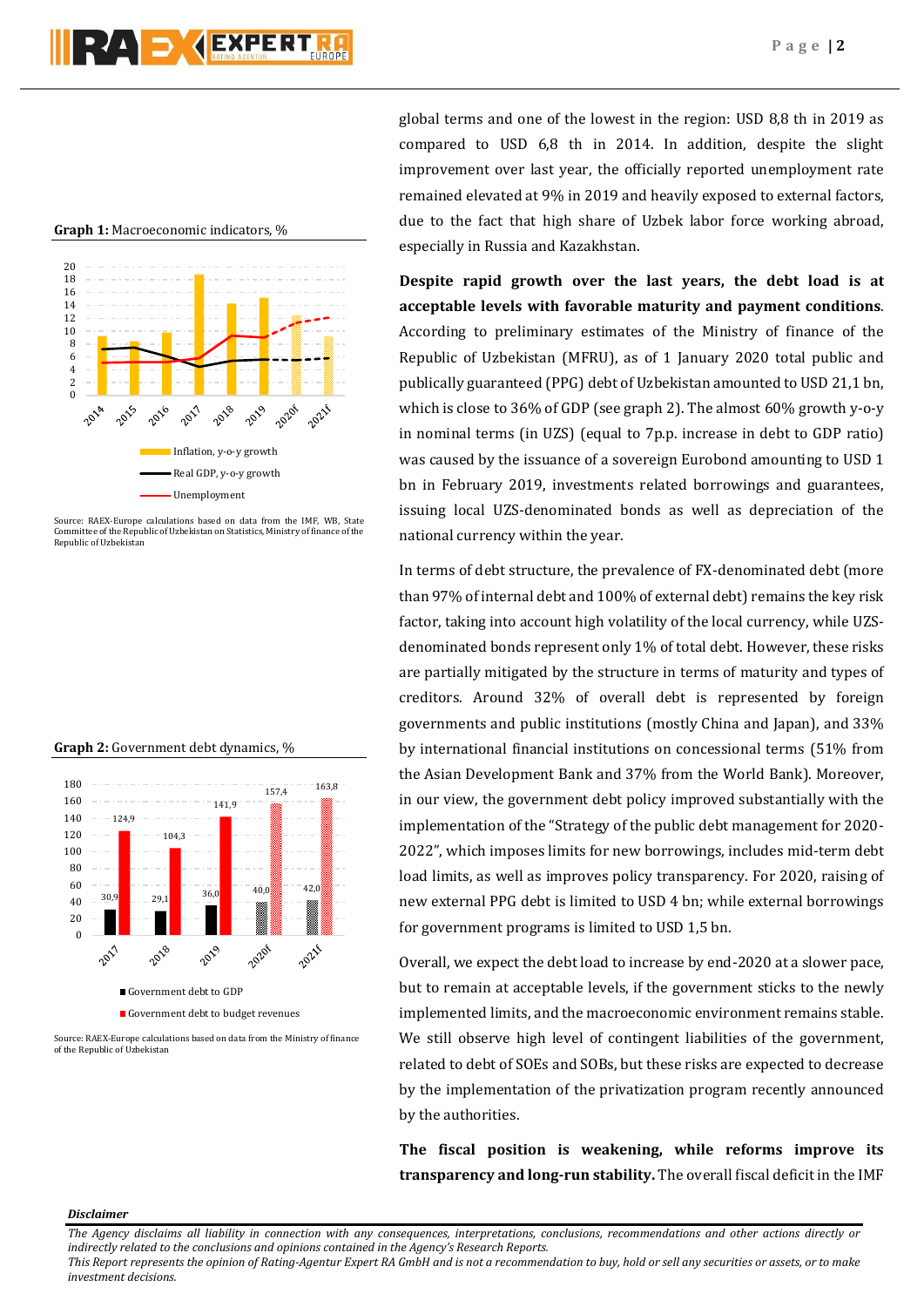**Graph 3:** Fiscal balance dynamics\*, % of GDP



Source: RAEX-Europe calculations based on data from the IMF and WB \*Overall fiscal balance in IMF definition, that includes policy-based lending.

**Graph 4:** Financial soundness indicators, %



definition<sup>2</sup> has been gradually widening from 0,5% of GDP in 2016 to an expected figure of 1,6% by end-2019 (see graph 3), while the consolidated budget in 2019 was executed with a deficit of 1,5% to GDP3. Despite such a negative dynamic, we consider both metrics do not pose substantial risks for the creditworthiness. Moreover, the gradual elimination of discrepancies between these two indicators is also considered as positive. In addition, starting from 2020, the MFRU introduced the official "overall fiscal balance"<sup>4</sup> with a target of -2,7% and -2,1% of GDP for 2020 and 2021, which can be used as a more reliable metric for the assessment of the stance of public finances.

The government keeps performing a large tax reform, initiated in 2018, which already resulted in the increase of the tax base and overall fiscal revenues. The government expects further increase of tax revenues in 2020, due to improvement of collection rates, changes in tax rates, elimination of various tax and duties reliefs, apart from the positive influence of strong economic growth. In addition, from 2020 we expect to observe an improvement in terms of fiscal planning, with all key metrics planned till 2022; increased accountability to the legislative body (Oliy Majlis), as well as substantial increase of transparency and consistency of all fiscal operations (see above).

However, we still observe risks of potential deviations from the policy in the form of directed lending to SOEs and financing of social programs. The former is expected to be partly mitigated by the activation of the privatization program. In late February 2020, the State Assets Management Agency of the Republic of Uzbekistan published the draft resolution project "On additional measures to reduce the state's share in the economy" sating the plan to fully privatize 1 115 companies (including large banks), while 42 companies will become public-private partnerships and 125 state-owned real estate properties will be sold in the period of 2020-2025.

Successful implementation of the announced plans will lead to the reduction of the government contingent liabilities, improve level of competition in the economy, as well as support government non-tax revenues. At the same time, the risks related to policy-based lending persists, since the dynamic and scale of such operations over the last quarters was unclear.

**The banking sector resilience improved, while new challenges surged.** Amidst the significant capitalization of state-owned banks, in 4Q

## *Disclaimer*

1

*The Agency disclaims all liability in connection with any consequences, interpretations, conclusions, recommendations and other actions directly or indirectly related to the conclusions and opinions contained in the Agency's Research Reports.*

<sup>2</sup> Includes estimation of directed lending and off-budget operations.

<sup>&</sup>lt;sup>3</sup> Calculated by the MFRU and includes State budget and all "State target funds".

<sup>4</sup> Includes the expenses for National development programs financed by the external government debt.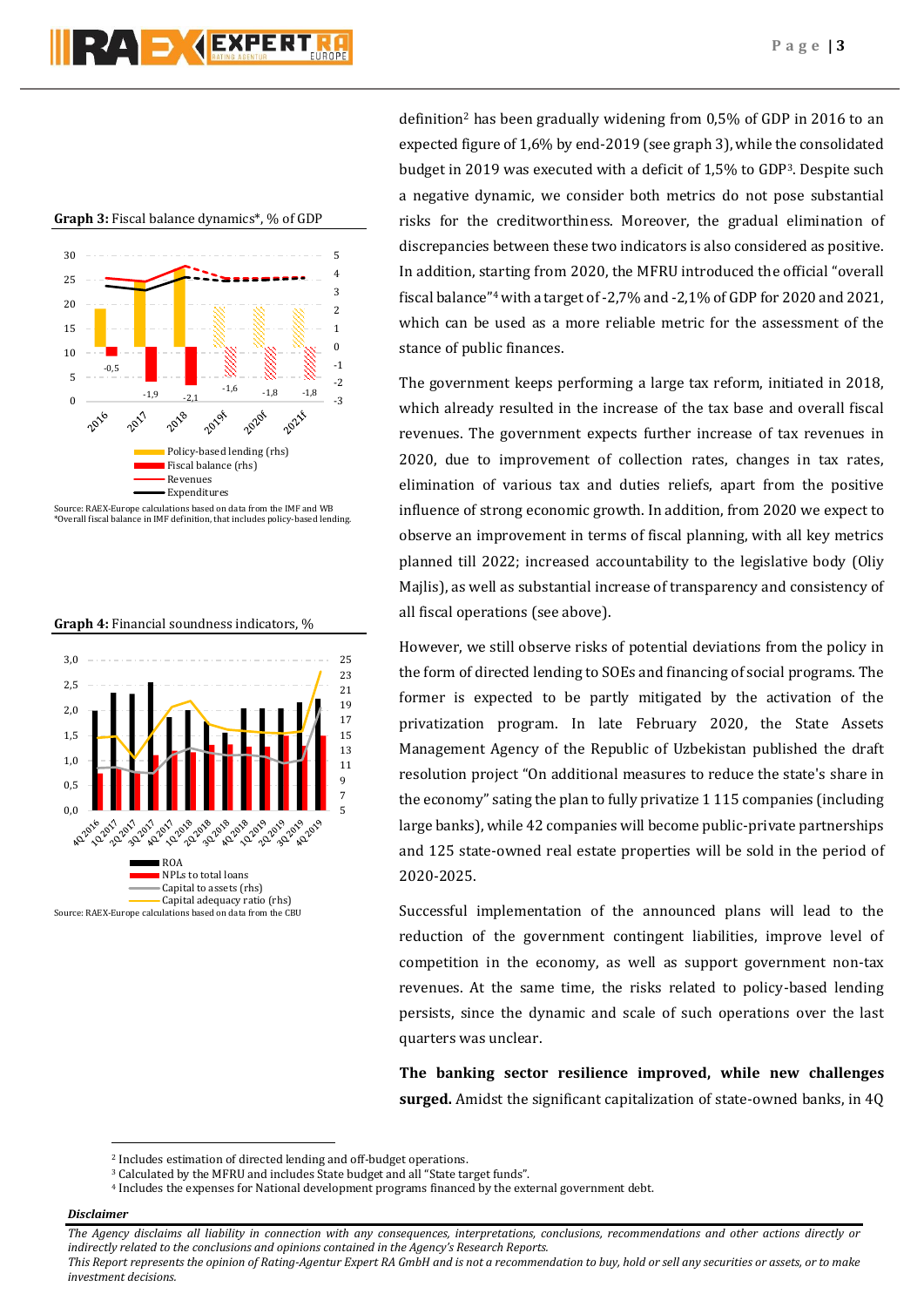**Graph 5:** Average annual interest rates on loans in national currency, %



Source: RAEX-Europe calculations based on data from the CBU

**Graph 6:** Refinance rate vs inflation rate, %



Source: RAEX-Europe calculations based on data from the CBU

**Graph 7:** Financial dollarization, % of total



Source: RAEX-Europe calculations based on data from the CBU

2019, the banks' regulatory capital grew sharply by almost 2x y-o-y. As a result, despite the accelerated growth of loan portfolios, the banks have significantly improved their capital adequacy ratio (CAR) almost by 8p.p. to 23,5% as of 4Q 2019, which makes their position resistant to further expansion of loans and possible shocks (see graph 4). ROA and ROE improved in 2019 after a slight decrease in 2018 up to 2,2% and 16,7% in 4Q 2019 respectively, mostly driven by net interest income, which climbed almost 3x 5.

Despite the doubling of officially reported non-performing loans since the beginning of 2018, their ratio to total gross loans stood at only 1,5% as of 4Q 2019, owing to an outsized growth of new loans' volumes. In the medium run, we expect the officially reported level of NPLs to remain stable. At the same time, we expect that real asset quality can be lower than officially reported and we expect the reported NPL level to increase substantially in horizon of 2-3 years, triggered by the mentioned privatization of SOBs and companies; gradual reduction of the lending at preferential rates; as well as implementation of obligatory IFRS reporting standards for major financial companies from 1 January 20216.

Moreover, the banking system remains heavily concentrated with the dominance of state owned banks (around 85% of assets), which increases the systematic risks. In addition, despite the fact that authorities were going to eliminate the preferential lending at below-market rates from 1 January 2020 (see graph 5), the practical implementation of this decision, as well as its influence, so far were not statistically confirmed.

**Quality of the monetary policy improved, but the transmission mechanism remains distorted.** We observe substantial increase of quality, predictability and transparency of the CBU's monetary policy over the last year. The refinancing rate remains unchanged at 16% since 2018, while the Central Bank confirms its commitment to a free float exchange rate regime providing only neutral interventions, mainly to sterilize purchases of gold and smooth sharp fluctuations. The official inflation in 2019 increased to 15,2% (as compared to 14,3% in 2018), but remained within the CBU's forecast corridor of 13,5%-15,5% (see graph 6).

In addition, from 2020 the CBU implemented new policy instruments, including REPO transactions, currency swaps and overnight deposits in order to have more monetary policy instruments, as well as introduced the new policy rate ("key rate"), with the interest corridor of  $+/-1$  p.p.

## *Disclaimer*

1

*The Agency disclaims all liability in connection with any consequences, interpretations, conclusions, recommendations and other actions directly or indirectly related to the conclusions and opinions contained in the Agency's Research Reports.*

<sup>5</sup> For more information about banking system of Uzbekistan, see Research Report on the Uzbekistan Banking System from November 2019[: https://raexpert.eu/files/Industry\\_report\\_Uzbekistan\\_Banks\\_01.11.2019.pdf](https://raexpert.eu/files/Industry_report_Uzbekistan_Banks_01.11.2019.pdf)

<sup>6</sup> According to the recently announced President Decree, starting from the financial results of 2021 all large enterprises (major tax payers), including banks and insurance companies, will be obliged to publish IFRS financial reports.